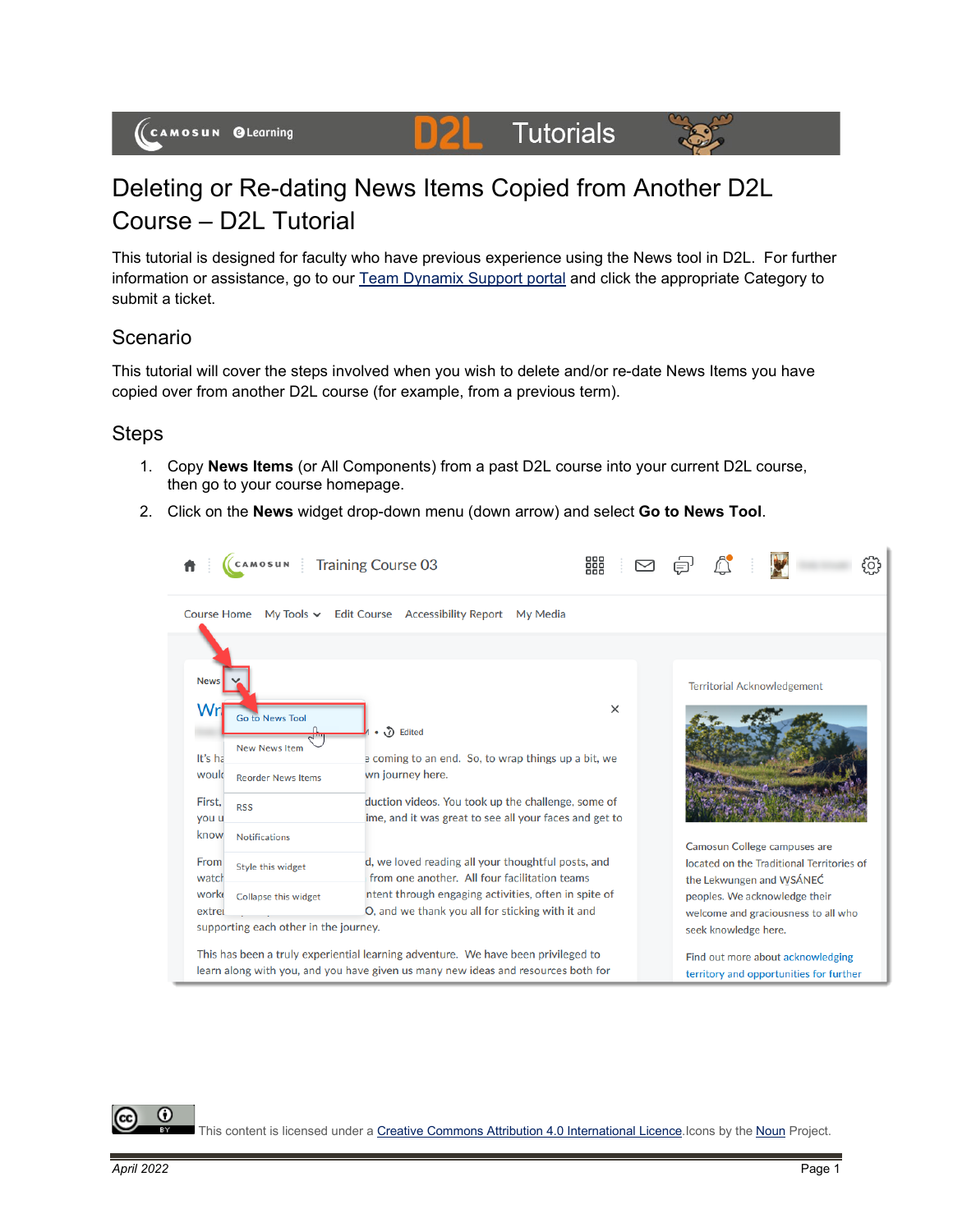3. To delete items, click on the select box next to those items in the table, then click **Delete** at the top of the table.

| Course Home My Tools v Edit Course Accessibility Report My Media                                                                                                                                                                                                                                                                                                   |                     |                 |               |  |  |  |  |
|--------------------------------------------------------------------------------------------------------------------------------------------------------------------------------------------------------------------------------------------------------------------------------------------------------------------------------------------------------------------|---------------------|-----------------|---------------|--|--|--|--|
| <b>News</b>                                                                                                                                                                                                                                                                                                                                                        |                     |                 |               |  |  |  |  |
| New Item<br>More Actions V<br><b>Show Search Options</b><br>Search For<br>Q                                                                                                                                                                                                                                                                                        |                     |                 |               |  |  |  |  |
| <b>Delete</b><br>Title                                                                                                                                                                                                                                                                                                                                             | <b>Start Date</b>   | <b>End Date</b> | <b>Status</b> |  |  |  |  |
| $\sqrt{r}$ rapping up FLO $\sqrt{r}$                                                                                                                                                                                                                                                                                                                               | Nov 6, 2020 7:00 AM |                 | Published     |  |  |  |  |
| It's hard to believe our 5 weeks are coming to an end. So, to wrap things up a bit, we would like to reflect a bit on our own<br>journey here.<br>First, we can't forget all your introduction videos. You took up the challenge, some of you using a new tool for the first<br>time, and it was great to see all your faces and get to know a bit more about you. |                     |                 |               |  |  |  |  |

4. To re-date News Items, click the down-arrow next to a News Item and select **Edit**.

| <b>Delet</b><br>Robin and Em.<br>Copy                                                                                                                                                                                                                                                                                                                                 | regularly, so keep an eye out! | Discussion Topic so everyone can see them. | mail to our external email accounts, so won't miss anything). All |           |
|-----------------------------------------------------------------------------------------------------------------------------------------------------------------------------------------------------------------------------------------------------------------------------------------------------------------------------------------------------------------------|--------------------------------|--------------------------------------------|-------------------------------------------------------------------|-----------|
| <b>Welcome to FLO Fundamentals!</b>                                                                                                                                                                                                                                                                                                                                   |                                | Sep 30, 2020 10:21 AM                      |                                                                   | Published |
| Your FLO Facilitators, Emily Schudel and Robin Fast, are excited about the course, the topic, and the prospect of getting to<br>know you better. This course runs from October 5 until November 6.<br>To begin, look in the top menu bar and click on My Tools --> Content. Within the Hub module you'll see the Course<br>Handbook -- this is a good place to start. |                                |                                            |                                                                   |           |

 $\overline{0}$ This content is licensed under [a Creative Commons Attribution 4.0 International Licence.I](https://creativecommons.org/licenses/by/4.0/)cons by the [Noun](https://creativecommons.org/website-icons/) Project.

(cc)